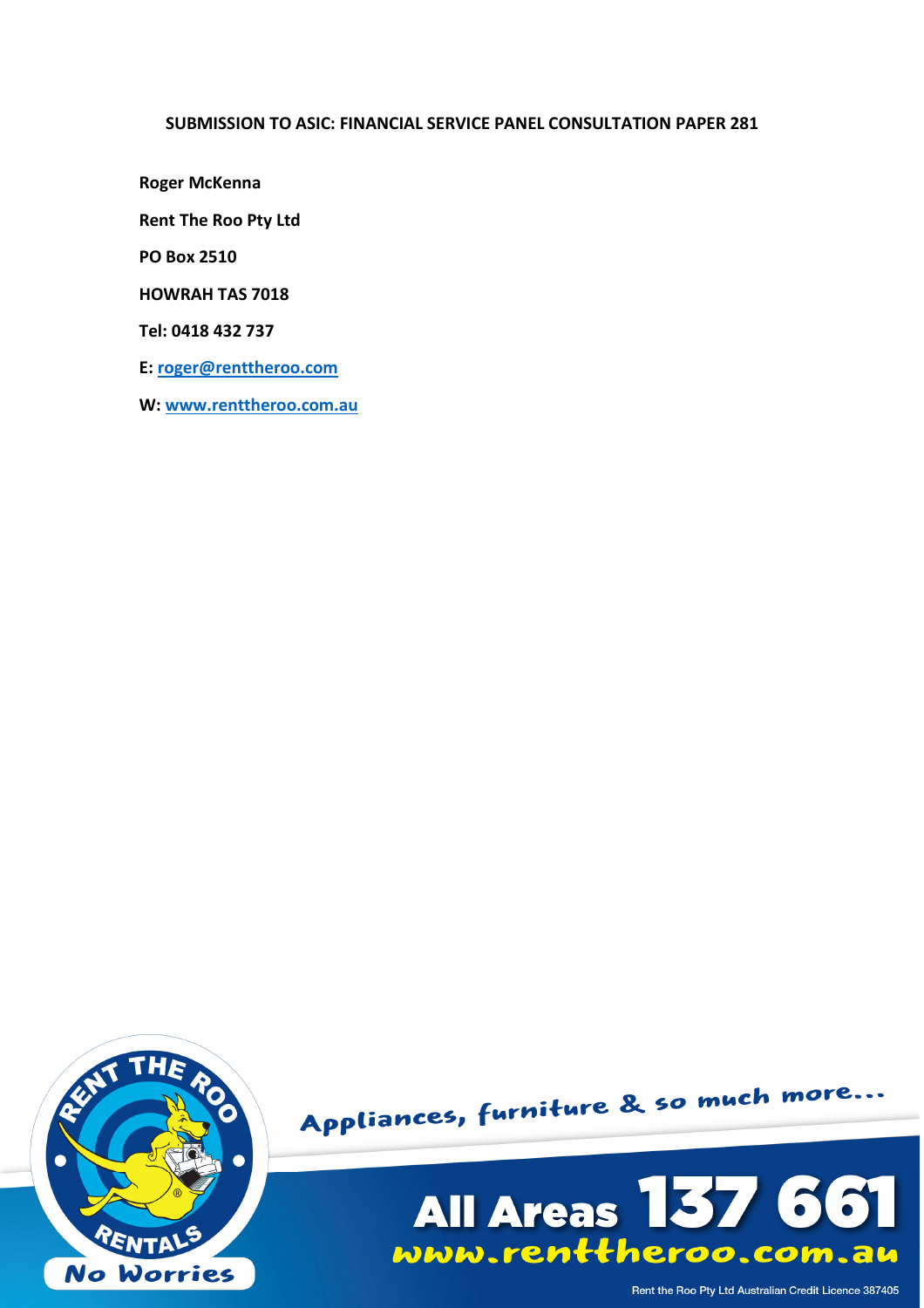**Breshna Ebrahimi Australian Securities and Investments Commission GPO 9827 SYDNEY NSW 2001** 

### **E: policy.submissions@asic.gov.au**

This submission seeks to address the Australian Securities and Investments Commission consultation in relation to the Establishment of a Financial Services panel.

Rent The Roo Pty Ltd is an Australian family owned company dealing in the Consumer Leases market space with franchisees in all states across Australia.

#### **Proposal**

B1 We propose that establishing the Panel may improve regulatory outcomes by: (a) assisting ASIC with making administrative decisions on certain matters relating to financial services and credit activities; and (b) enhancing the impact of ASIC's administrative decisions.

### B1Q1 How would the Panel improve regulatory outcomes?

- The basis of a peer review would in our opinion be beneficial given that ASIC's administrative decisions may not be based on a thorough understanding of current industry practises and standards. Whilst these decisions may "look good on paper" those providing credit on a regular basis may have a slightly different view to purely regulators
- The regulator has a certain skill set that allows it to make decisions based purely on the legislation before it and whilst this may be legally correct it may



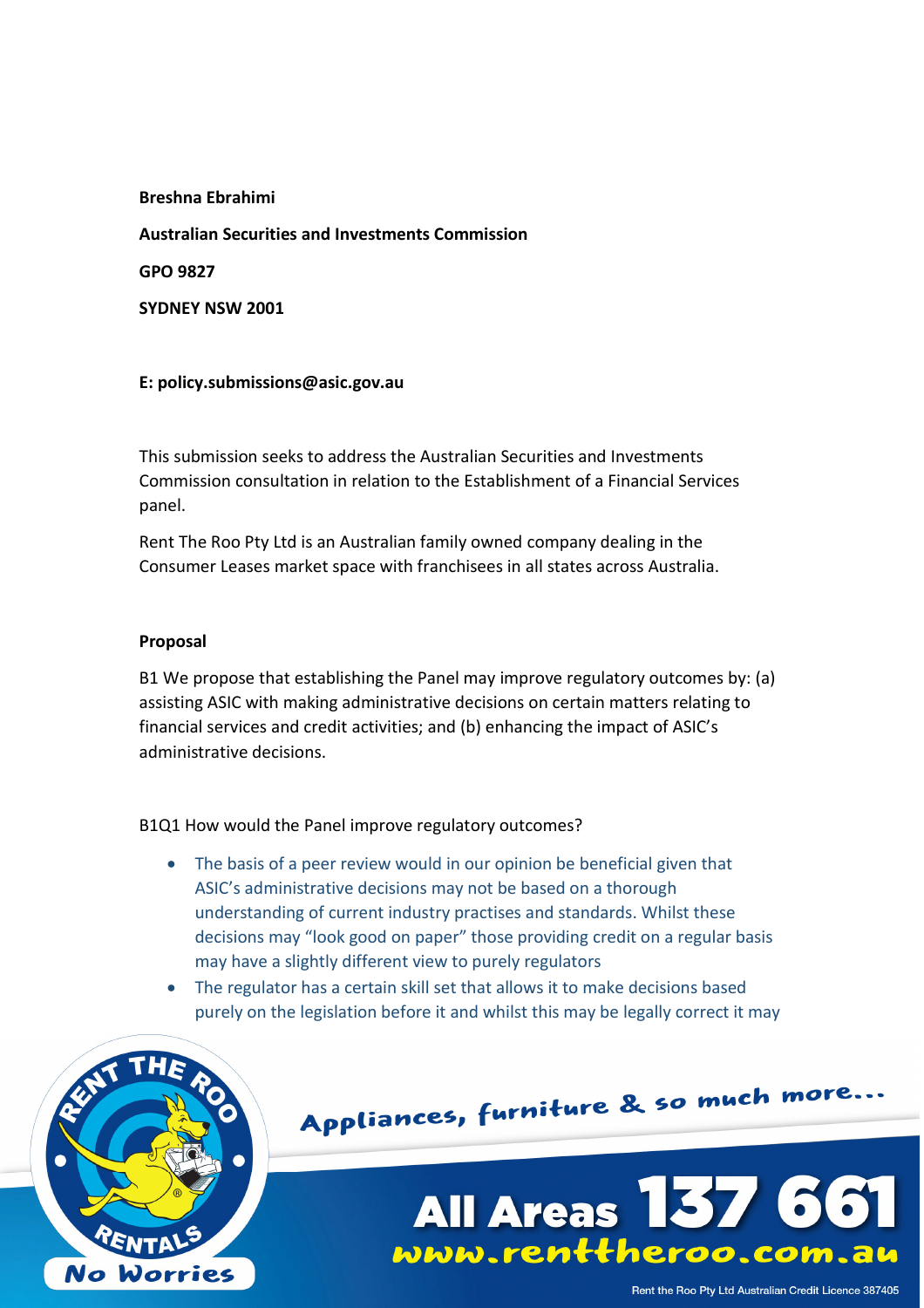fail to make the decision based on experiences and perspectives that can be obtained from both industry and consumer bodies alike

 Education is the key to any peer review process and would allow any representative to undertake education within their given field of expertise whilst serving as a panel member

B1Q2 How do you see the Panel, as a peer review mechanism, enhancing the impact of ASIC's administrative decisions?

• It is possible to enhance the impact of the regulators administrative decisions by allowing the industries covered by the National Credit Act to be seen as self-regulating. Whilst it is important to remember that the regulators decisions are significant a peer review system allows both consumer advocates and industries to work together

# **Matters the Financial Services Panel would consider**

# **Proposal**

C1 We propose that when a matter is referred to the Panel, the Panel would be responsible for determining whether ASIC will make a banning order against an individual for misconduct in the course of providing financial services (as defined in s766A of the Corporations Act) and/or engaging in credit activities (as defined in s6 of the National Credit Act). Specifically, the Panel would consider banning orders for misconduct by financial services participants (excluding corporate AFS licensees) and participants in the credit industry.

C1Q1 What are your views on the Panel initially only being referred matters to consider that relate to the making of banning orders?

 This is a good starting point it would be inconsistent not to allow the Financial Services Panel to be restricted purely on the basis that it may not be cost effective. Whilst a monetary value is important so are matters that may not necessarily meet some monetary guideline as set by the regulator



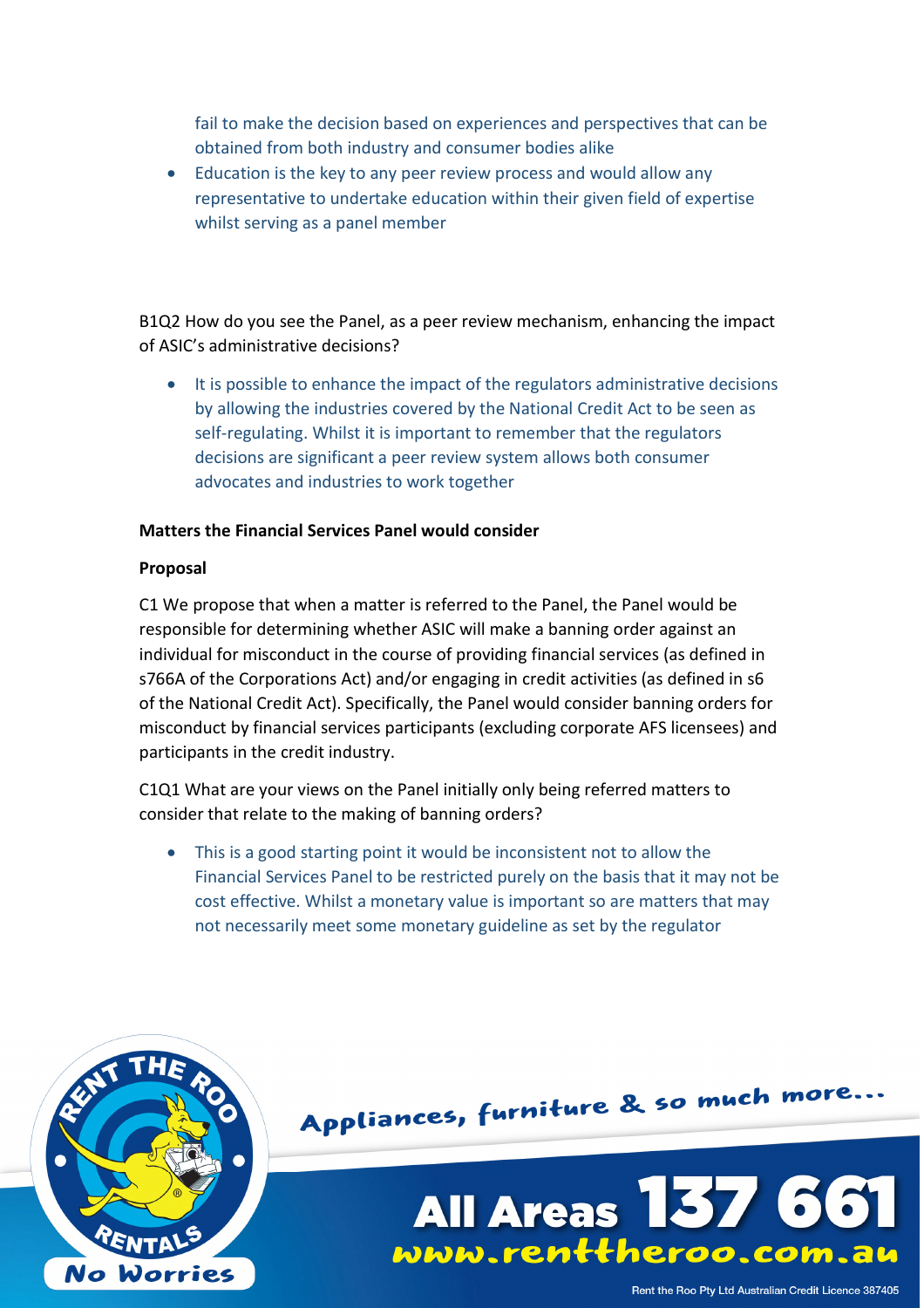C1Q2 What other areas of regulatory priority should be included in the scope of the matters to be considered by the Panel (in addition to individual misconduct in the financial services and credit industries) either now or in the future?

 The panel could also be strengthened to include shared values between the regulator, consumer groups and industry. This alone would set a tone from the largest providers of credit to the small micro lenders in any given industry and would strengthen the panel as well as providing industry with some additional guidance

# **Proposal**

C2In deciding whether to refer a matter to the Panel, we would consider whether it is appropriate for peer review because of its significance, complexity or novelty. Whether a matter is appropriate will depend on the facts of each matter. In addition, we would take into account: (a) the objects of Ch 7 of the Corporations Act, that is to promote: (i) confident and informed decision making by consumers of financial products and services while facilitating efficiency, flexibility and innovation in the provision of those products and services; and (ii) fairness, honesty and professionalism by those who provide financial services; and Note: See s760A(a) and (b) of the Corporations Act. We also take into account the objects of the ASIC Act as contained in s1(2). (b) the objects of the National Credit Act, that is to better inform consumers and prevent them from being in unsuitable credit contracts.

C2Q1 Is 'complexity, significance or novelty' an appropriate measure for the types of matters to be considered by the Panel?

 Yes, it would appear appropriate, however a clear definition would need to be established prior to the panels appointment

C2Q2 What are your views on how ASIC should distinguish between 'complex' and 'simple' matters and which do you see as more appropriate to be considered by the Panel?

• There is no doubt that complex matters should be considered by the panel however without a clear definition of 'simple' as compared to 'complex' it is difficult to provide feedback



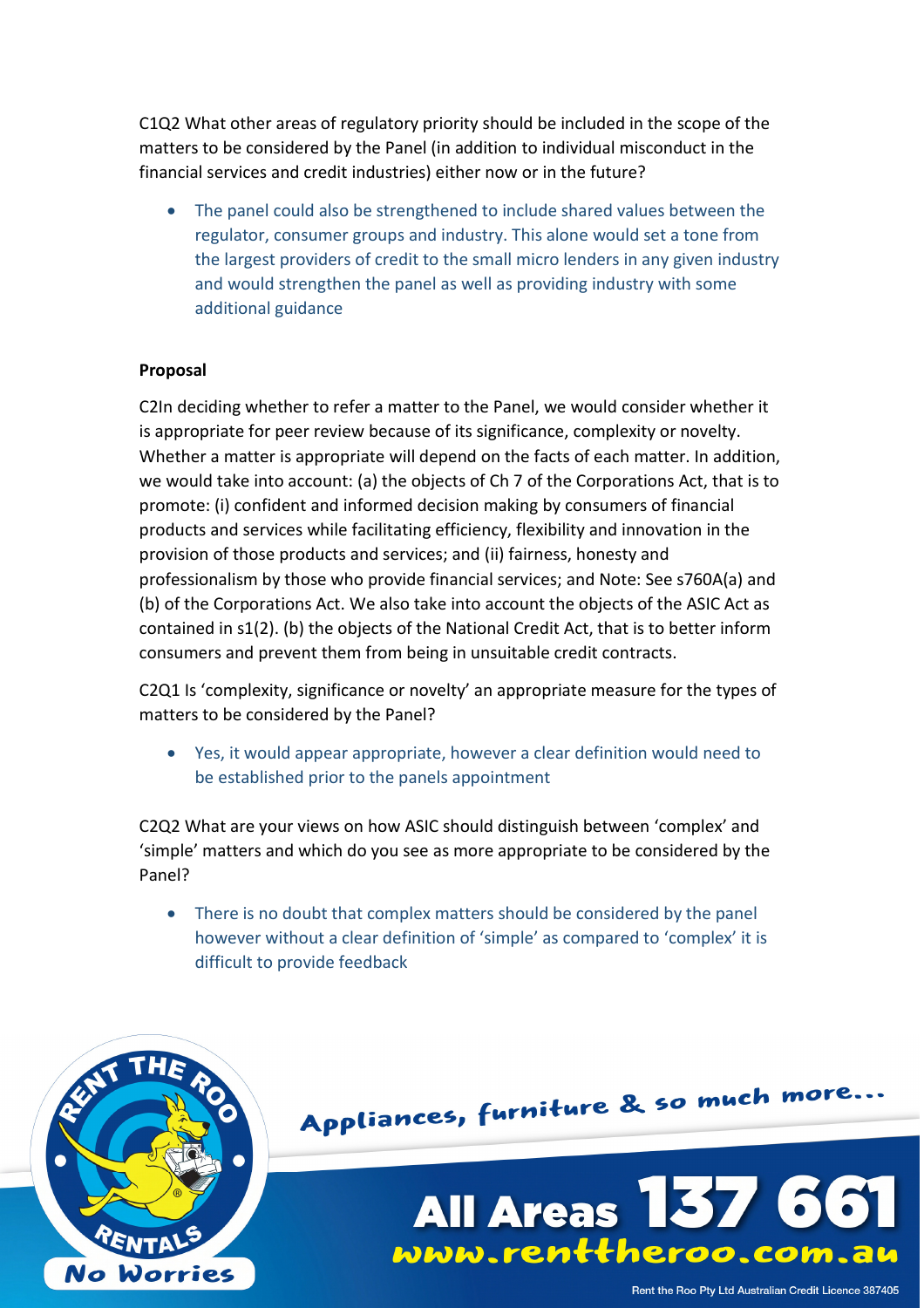C2Q3 What alternative or additional criteria should be used to assist in determining which matters would be referred to the Panel?

• See answer in C2Q2 above

### **Proposal**

C3 We propose that only matters that are contested by the notice recipient (Recipient) would be referred to the Panel.

C3Q1 Should uncontested matters also be referred to the Panel?

 Uncontested matters could be distributed for reading purposes only but need not be referred to the Panel

### **Other administrative powers**

### **Proposal**

C4 We may consider expanding the Panel's powers and/or the scope of the matters to be referred to the Panel in the future. Some examples of powers that we may delegate to the Panel in the future include the power to:

- (a) issue infringement notices;
- (b) refuse an AFS licence or credit licence application;
- (c) impose conditions on an AFS licence or credit licence; and/or
- (d) cancel or suspend an AFS licence or credit licence.

C4Q1 What other administrative powers should we delegate to the Panel (in addition to the power to make banning orders) now or in the future?

 The introduction of increased powers would appear to be a logical step in the growth of the Panel and would allow continued education of the industry as well as consumer groups and the regulator



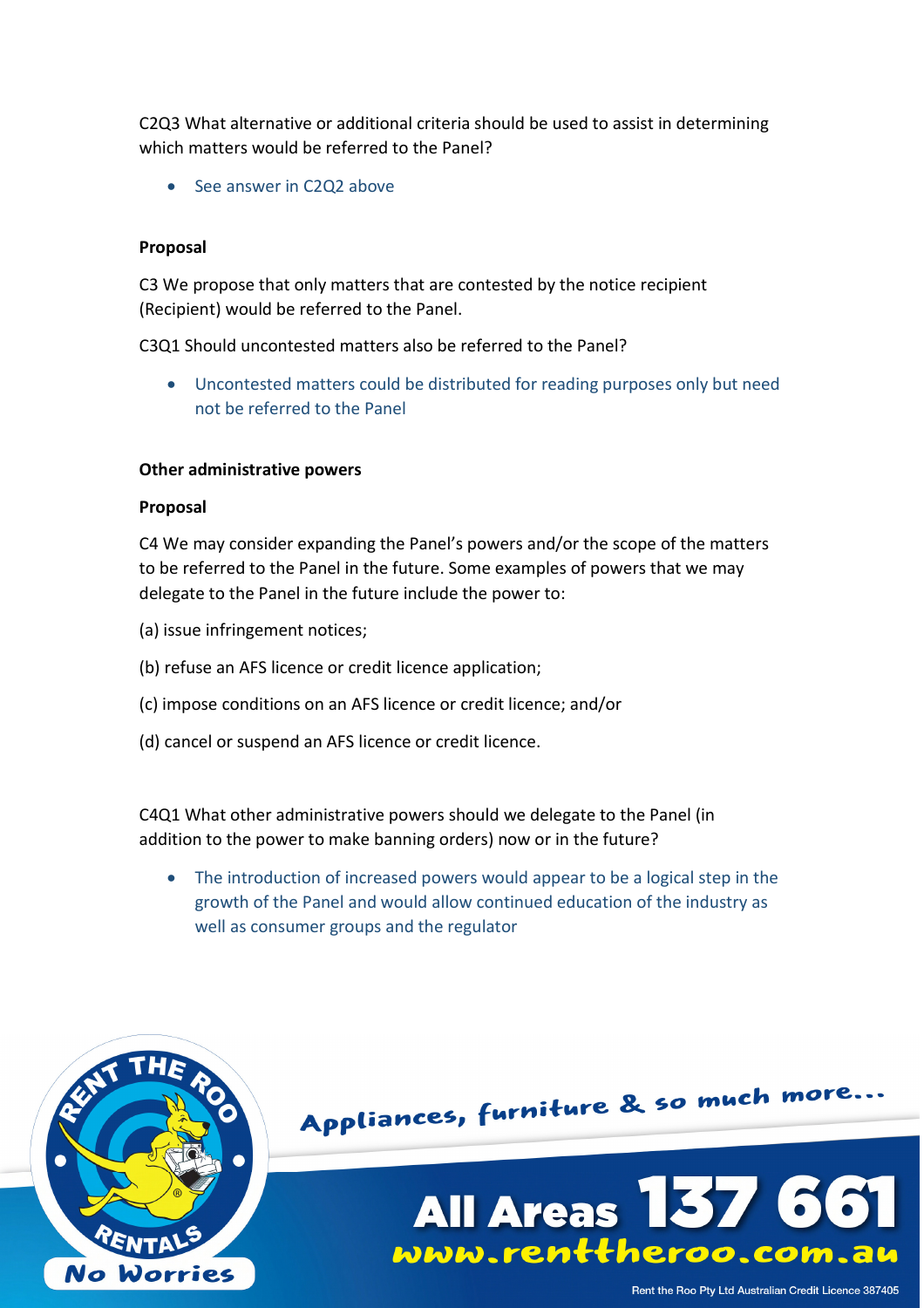# **Membership of the panel**

### **Proposal**

D1 We propose that one of the three options set out in Table 1 would form the basis for selecting members of the Panel.

D1Q1 Of the options for the Panel's composition that we have set out in Table 1, which is the most suitable for the Panel's purpose?

 Option two would be a preferred option given that the Panel would be seen to be made up from industry, consumer groups and ASIC staff

D1Q2 Are there other options for the Panel's composition that we should consider? Please explain

• There does not appear to be any further options

Table 1: Proposed options for selecting members of the Financial Services Panel Option Description

1. Industry participants only

Up to two members to be drawn from a pool of industry participants. The third member would be an ASIC staff member.

2. Industry and non-industry participants from a range of professions

Up to two members to be drawn from a pool comprised of industry participants and non-industry participants with relevant expertise (e.g. lawyers, academics and consumer representatives). The third member would be an ASIC staff member.

3. Industry and independent participants

One member to be an industry participant, and one member to be a participant independent of the financial services and credit industries (e.g.